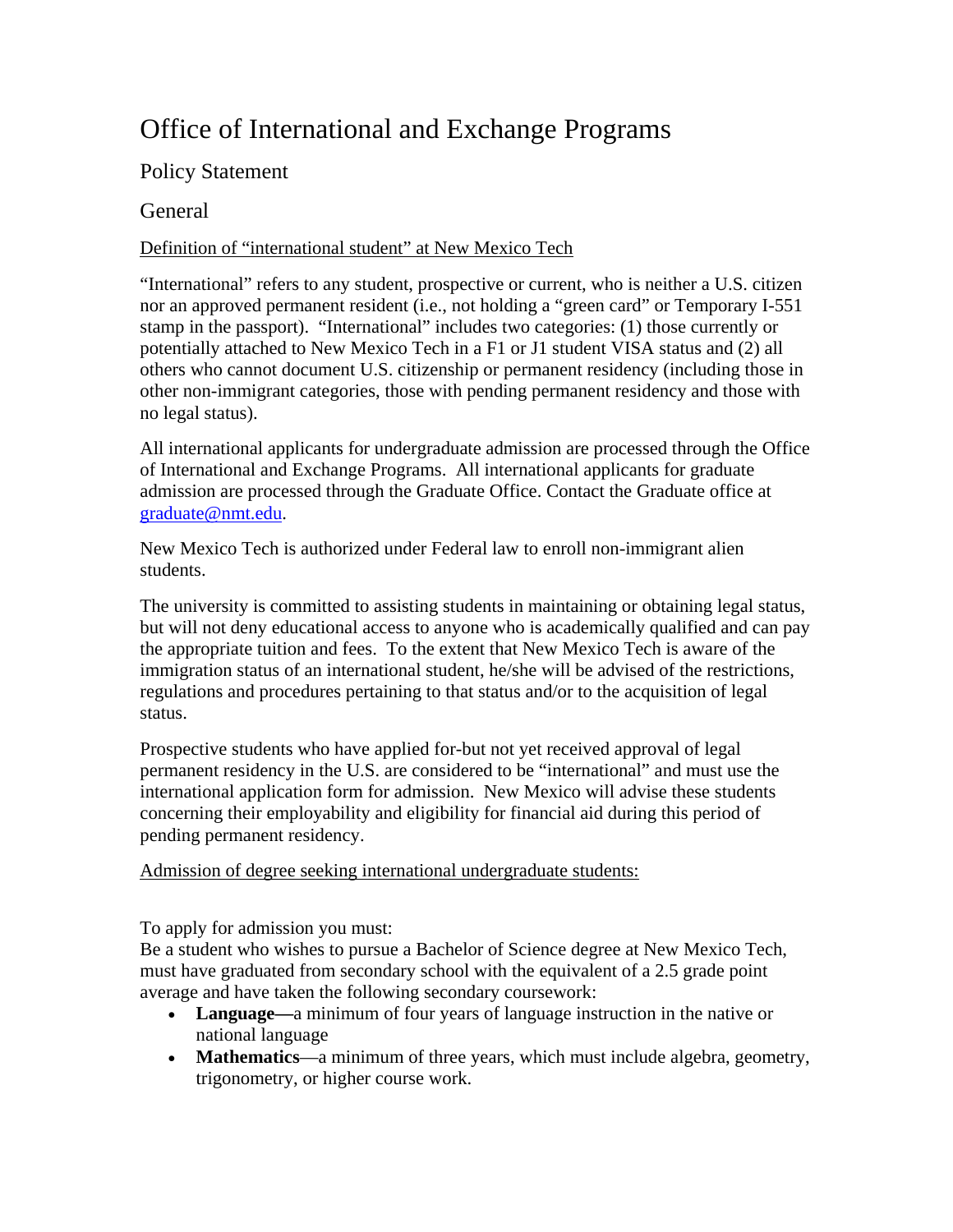- **Science**—a minimum of two years of sciences, with laboratories, chosen from among biology, physics, chemistry, and earth science.
- **Social Science**—a minimum of three years, one of which must be history

## **To apply for admission you must:**

- Complete an International Online Application.
- Pay the application fee by calling the Cashier's Office at 575-835-5515 or mail a money order to the address below.
- Read and follow the advice in How to prepare and send documents to NMT. Submit all supporting documentation (official TOEFL score, proof of funds, etc.) as instructed.

All documents should be mailed to: New Mexico Tech International Programs Fidel Center, Room 268 801 Leroy Place Socorro, NM87801USA

- If English is not your native language, have an official TOEFL score of at least 76 or an IELTS score of at least 6.5 sent to us directly.
- Complete and sign the Certificate of Financial Responsibility (pdf). Attach letters of financial support from family and friends. Please see \_Tuition and Fees 2014- 2015 to figure out your finances.
- Provide transcripts/credentials evaluation of all required academic documents compiled by World Education Services (WES), an independent credential evaluation provider. High school applicants request the Document-by-Document report; college applicants request the Comprehensive Course-by-Course Report. New Mexico Tech will receive a copy of the original documents along with the evaluation. We recommend that you review the **Frequently Asked Questions** listed on the WES website. WES requires a fee from the applicant for processing.

**Application Deadlines** (all required documentation must be received by):

### **May 1 for Fall semester & October 1 for Spring semester**

Your application will be reviewed as soon as **all** documents are received.

•Pay the application fee by calling the Cashier's Office at 575-835-5515 or mail a money order to the address below.

 •Read and follow the advice in How to prepare and send documents to NMT. Submit all supporting documentation (official TOEFL score, proof of funds, etc.) as instructed.

#### "Special" Admission:

At this time New Mexico Tech does NOT admit any part-time or non-degree seeking international students.

#### Rendering of services:

The Office of International and Exchange Programs provides immigration related benefits to students without regard to race, creed, sex, color or national origin.